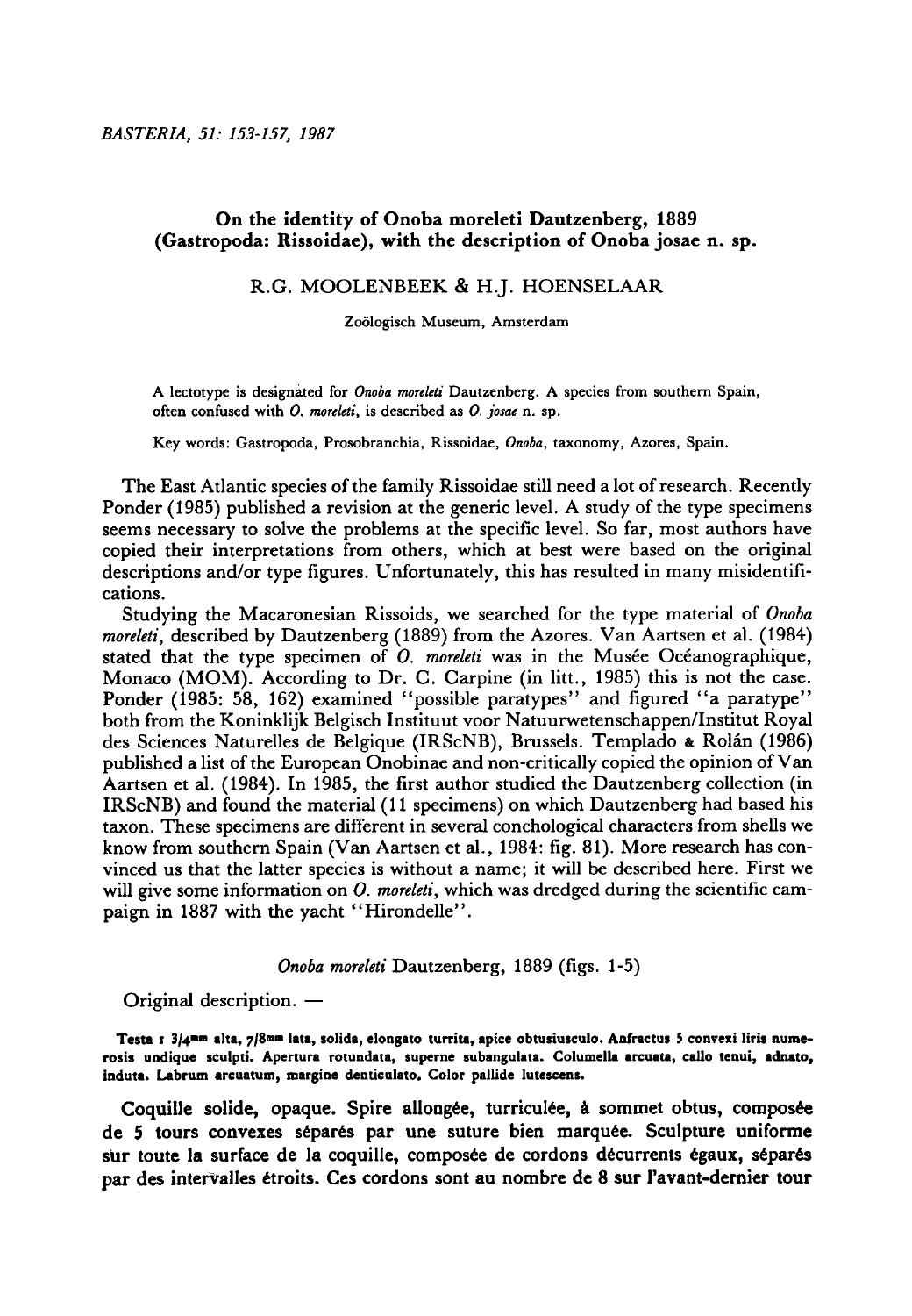et de <sup>16</sup> sur le dernier. Ouverture arrondie, un peu anguleuse au sommet. Columelle arquée, garnie d'une callosité mince, appliquée. Labre arrondi, finement denticulé au bord. On aperçoit dans le fond de l'ouverture des lignes un peu transparentes qui correspondent aux intervalles des cordons. Coloration d'un blanc jaunâtre ou légèrement orangée plus foncée au sommet.

Habitat: Pico,  $1287<sup>m</sup>$  (Stn.  $112$ ).

Je prie M. Arthur Morelet, le savant explorateur qui a si complètement étudié les Mollusques terrestres des Açores, de vouloir bien accepter la dédicace de cette espèce qui appartient au groupe de l'O. striata, mais qui ne peut être confondue avec elle : FO. Moreleti ne possède, en effet, aucune trace de plis longitudinaux et sa forme est beaucoup plus trapue.

Remarks. — None of the 11 syntypes exactly agrees with the measurements in the original description. Therefore we are not able to recognize that particular or the figured specimen with certainty. We herewith designate one of the syntypes as lectotype; measurements length 1.9mm, width 0.9 mm (figs. 1-3, 5). This specimen is in good condition and agrees with the original description. In contrast to Dautzenberg's description, we could observe, using the scanning electron microscope (SEM), obscure axial riblets on the first postnuclear whorl of some specimens (fig. 2).

We have a strong suspicion that  $O$ , more let is a shallow-water species (see sample Sta. <sup>193</sup> below) and we suppose that the specimens in the deep water samples had washed down.

Type locality. — Atlantic, Azores, "Pico, 1287 m (Stn. 112)",  $38^{\circ}34'30''$ N 30°26'30"E; 1 July 1887.

Etymology. — Named after Mr. Arthur Morelet (1809-1892), a French malacologist, who had published on the land molluscs of the Azores.

Material studied.  $-11$  syntypes (now lectotype and 10 paralectotypes) in the Dautzenberg collection (IRScNB), see above; Azores, Baia de Horta, 20 m, 22 July 1888, Sta. <sup>193</sup> (MOM, many specimens); Azores, 39°21'20" N 33°26' E, <sup>1360</sup> m, <sup>19</sup> July 1896, Sta. 703 (MOM, 2); Azores, 38°35'30~ N 30°26' E, 1250 m, <sup>19</sup> August 1902, Sta. 1349 (MOM, 3); Azores, 37°42'40" N 27°25'30~ E, 1385 m, <sup>3</sup> July 1895, Sta, 553 (MOM, 2).

# Onoba josae n. sp. (figs. 6-8)

Description of the holotype. — Length 2.5 mm, width 1.3 mm (fig. 6). Shell ovalconical, semitransparent with some gloss on the surface, umbilicus closed. Protoconch dome-shaped, with about  $1\frac{1}{4}$  whorls and with 8 weak and irregular spirals, protruding very little. Teleoconch about  $3\frac{1}{4}$  whorls with smooth spiral cords. The interstices are broader than the spiral cords (ratio 1:2) and are covered with 7-8 very fine, somewhat undulating spiral striae. Penultimate whorl with about 9 spiral cords. The upper half of the penultimate whorl with very weak costae. Body whorl somewhat convex, with about 22-24 spiral cords. Aperture subcircular below and rather angular above (angle about 90°), weakly channeled posteriorly. Peristome simple, sharp and continuous. Outer lip clearly opisthocline. Colour white. Operculum, periostracum and soft parts unknown.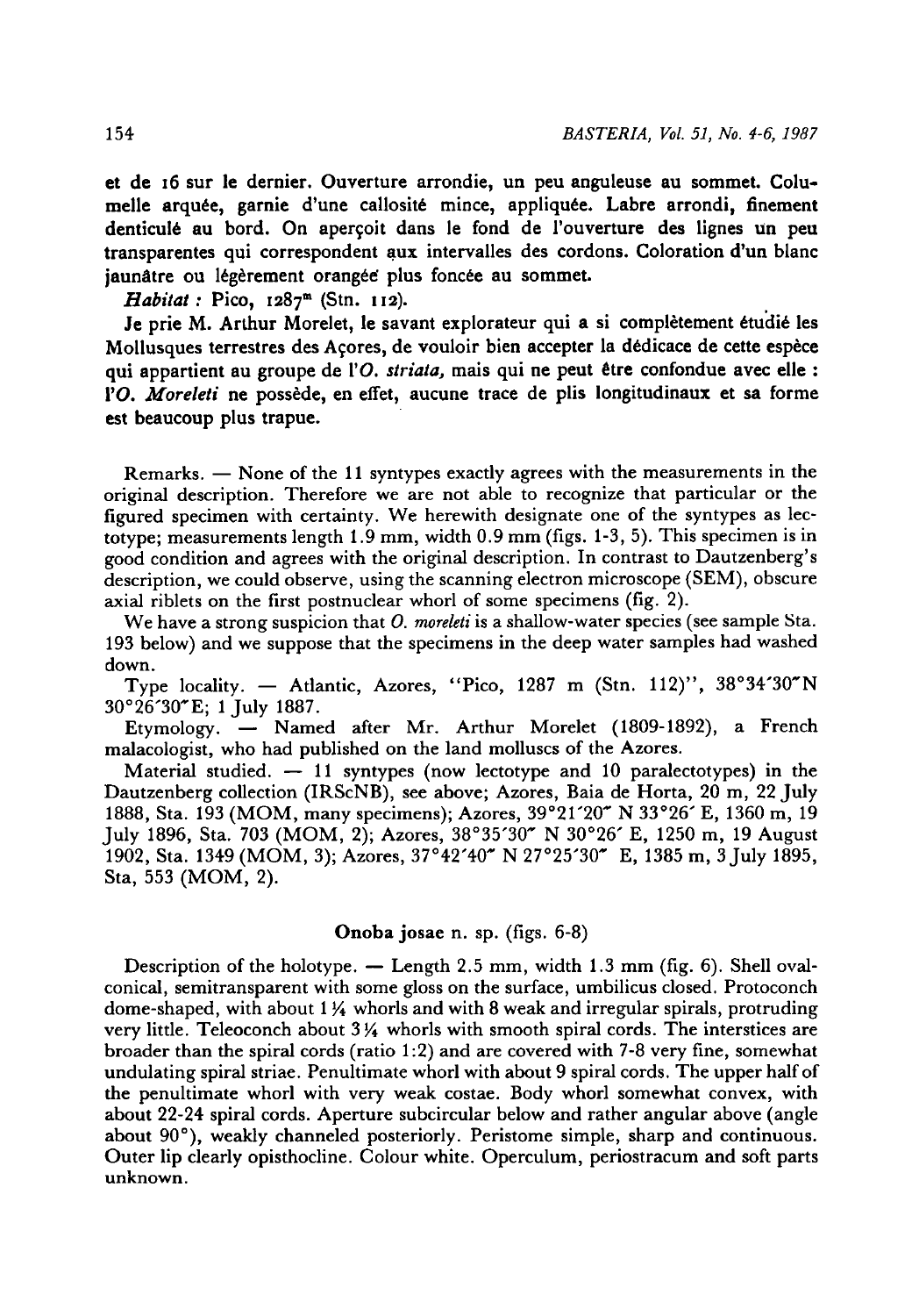

sp., Spain, Getares. 6,8. holotype (ZMA Moll. no. 3.87.034), length 2.5 mm (6, ventral view; 8, microsculpture body whorl). 7. protoconch of paratype with part of teleoconch. whorl). 4. aperture of paralectotype, showing denticles (all material not coated for SEM). 6-8. Onoba josae n Figs. 1-8. Shells of Onoba species. 1-5. Onoba moreleti Dtz., Azores, Pico. 1-3,5: lectotype (IRScNB), length 1.9 mm (1, ventral view; 2, protoconch and part of teleoconch; 3, protoconch; 5, microsculpture body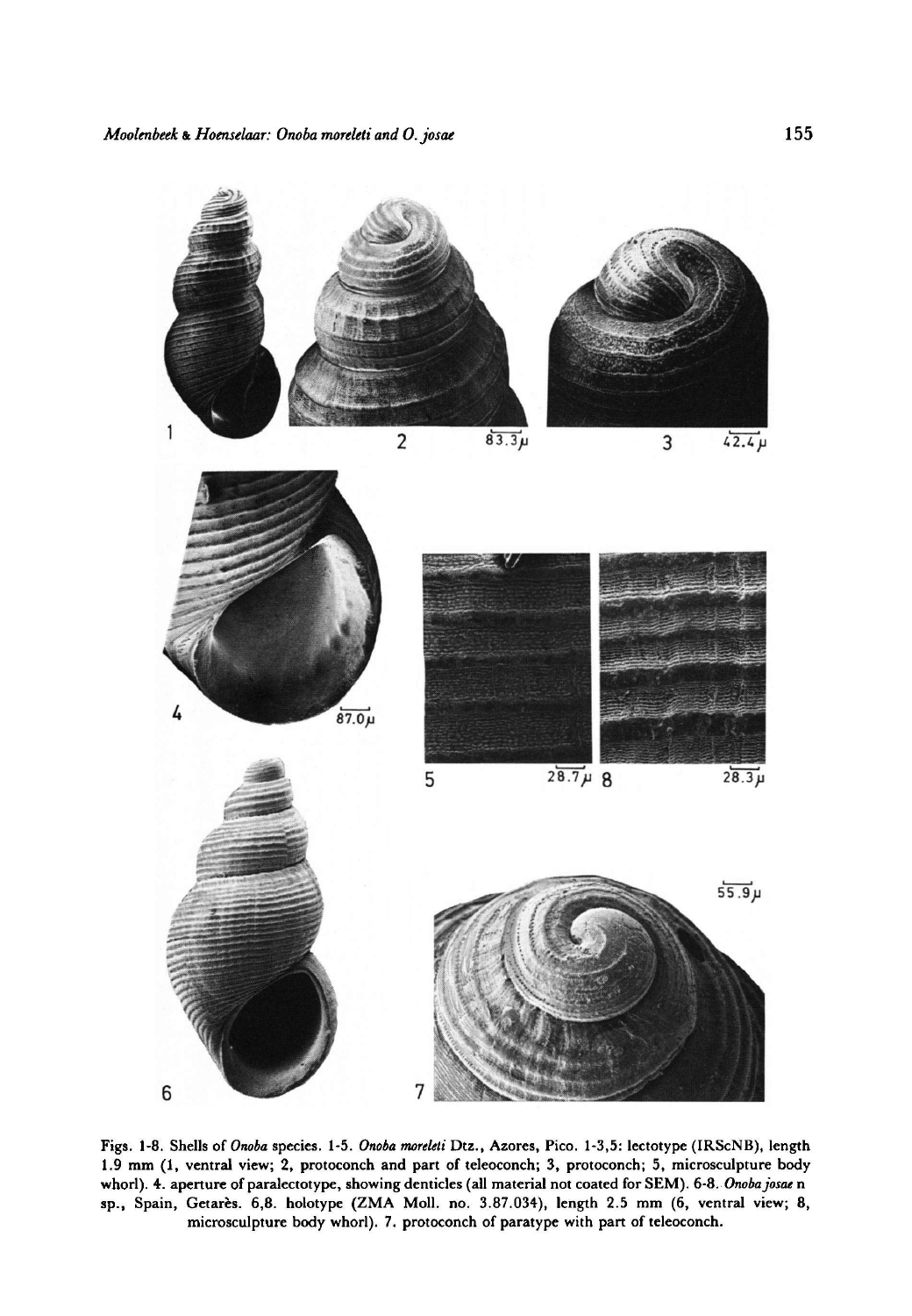Type locality. — Spain, Bay of Algeciras, Getarès; April 1986, leg. H.J. Hoenselaar and I. Hoenselaar-Van Zoelen.

Variation. — The smallest full-grown paratype measures 2.4  $\times$  1.3 mm, whereas the largest is  $3.2 \times 1.5$  mm. The number of spiral cords on the penultimate whorls varies from 5-12. Some specimens have clearly visible axial costae on the upper halfof the penultimate whorl, which in crossing the spiral cords, give an undulating or reticulate pattern.

Etymology. — The new species is named after Mrs. Jos Hoenselaar-Van Zoelen, who sorted out these and many other samples.

Type material  $-$  Holotype (Zoölogisch Museum, Amsterdam = ZMA Moll. no. 3.87.034), <sup>40</sup> paratypes (ZMA Moll. no. 3.87.035), <sup>40</sup> paratypes (colln. H.J. Hoenselaar), <sup>1</sup> paratype (Museum National d'Histoire Naturelle, Paris), <sup>1</sup> paratype (IRScNB), all from the type sample; 4 juvenile paratypes Spain, Getares, 17.5.1984; <sup>3</sup> paratypes Getares, 16.4.1985; 28 paratypes Getares, April 1987, all. leg./colln. H.J. Hoenselaar; <sup>19</sup> paratypes, Getares, 14.10.1982, leg. H.P.M.G. Menkhorst (ZMA Moll. no. 3.87.036 and colln. H.P.M.G. Menkhorst).

Other material studied.  $-4$  specimens Spain, Tarifa, 12.4.1985; 50 specimens Tarifa, 16.4.1986; 25 specimens Tarifa, April 1987, all leg./colln. H.J. Hoenselaar; <sup>9</sup> specimens Spain, Torre de la Pena(10 km northof Tarifa), April 1985, all leg./colln. H.J. Hoenselaar; <sup>15</sup> specimens Spain, Punta Camera (near Getares), 26.4.1984, leg. G. Gulden, colln. H.J. Hoenselaar.

Discussion.  $-$  Onoba josae differs from O. moreleti in being more conical and somewhat larger. The interstices between the weak spirals on the protoconch of Onoba josae are smooth, while those of O. moreleti have irregular granules and the spiral cords are more pronounced. The inside of the anterior part of the outer lip is smooth in 0. josae, while that of O. moreleti has weak knob-like teeth. Onoba gianninii (Nordsieck, 1974) differs in being smaller and having a non-opisthocline outer lip. The angle of the posterior side of the aperture is sharper (about  $80^{\circ}$ ). Also *O. gianninii* has a deep umbilical chink. "O. moreleti", in Van Aartsen et al. (1984: 20) from the Canary Islands, Graziosa, was recently described by Rolan (1987) as Onoba manzoniana. According to Moolenbeek & Faber (1987) this species belongs to the genus Manzonia s.s.

Thanks are due to Mrs. Jos Hoenselaar-Van Zoelen for sorting out these and many other samples. Drs. H.E. Coomans and A.C. van Bruggen critically read the manuscript. SEM facilities were obtained from the Laboratorium voor Elektronenmikroskopie (University of Amsterdam). Dr. J. van Goethem and Mr. Antoine Lievrouw allowed us to study the Dautzenberg collection (IRScNB). Dr. C. Carpine (MOM) kindly sent the material under his care and Ir. H.P.M.G. Menkhorst allowed us to study his material.

#### REFERENCES

- AARTSEN, J.J. VAN, H.P.M.G. MENKHORST & E. GITTENBERGER, 1984. The marine Mollusca of the Bay of Algeciras, Spain, with general notes on Mitrella, Marginellidae and Turridae. Basteria, suppl. 2: 1-135.
- DAUTZENBERG, P., 1889. Contribution à la faune malacologique des Iles Açores.  $-$  Résult. Camp. scient. Albert I 1: 1-112.

MOOLENBEEK, R.G., & M.J. FABER, 1987. The Macaronesian species of the genus Manzonia (Gastropoda: Rissoidae), part II. - Kreukel 23: 23-31.